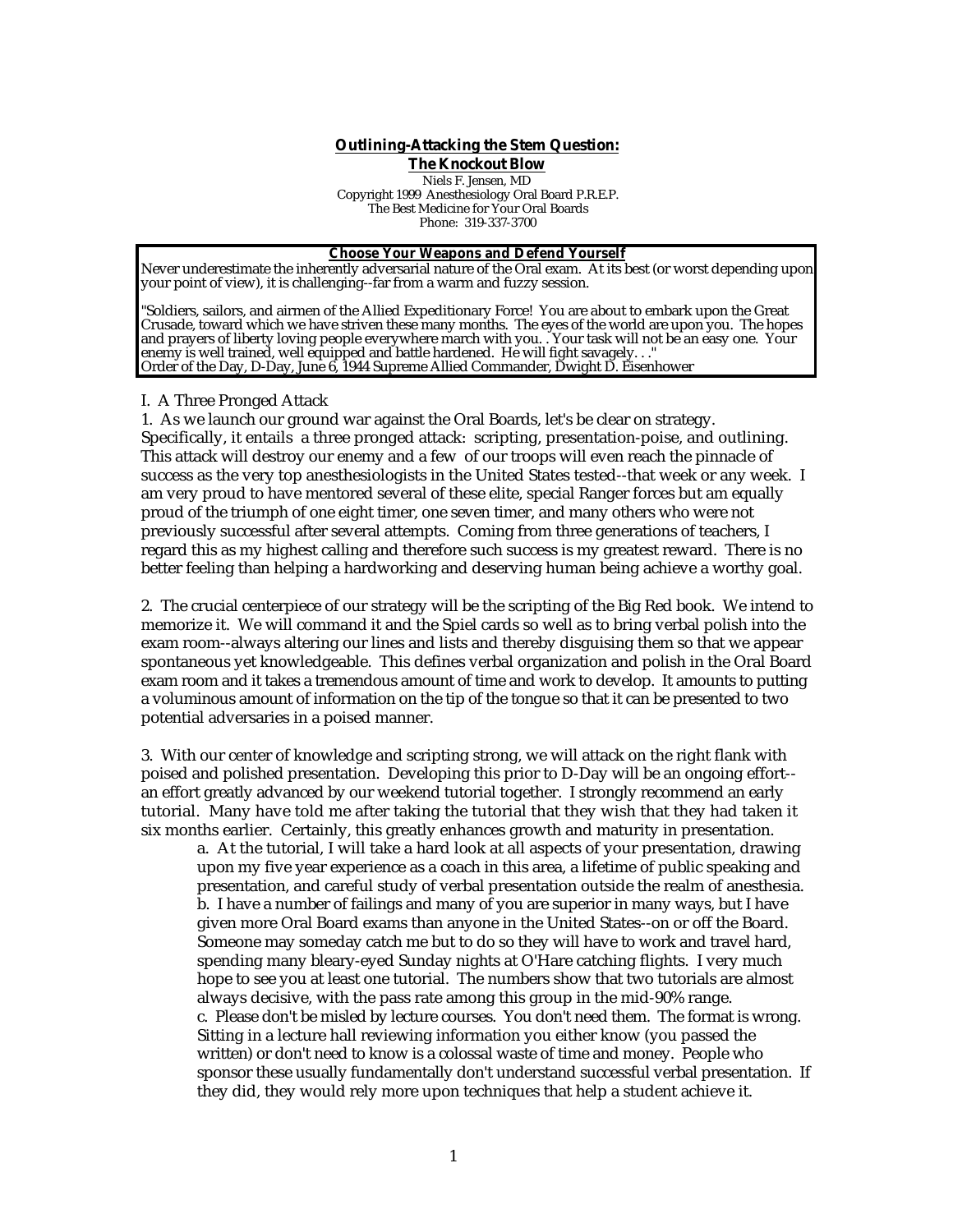Listening to lectures just doesn't cut it. Presenting cases yourself and listening and watching others do so is the key to success.

4. A tremendously unappreciated, but vital skill will assist us as the pincers close on our enemy from the left: outlining. It is so overlooked that some may consider it a feint. In fact, it can help us deliver a knockout blow. Essentially, it provides us with something very precious--an opportunity to excel. Since mediocrity puts one at risk and since our goal is decisive victory, this is of obvious importance.

#### II. Outlining the stem question

1. Both exams begin with the examinee being given three to five minutes to outline the stem question. This is a crucial period. It enables one to anticipate many aspects of the test and to determine where the test may be going before it gets there.

a. Some have commented that their exam did not exactly follow their outline or deviated from it in key ways (we will simulate this at the tutorial) but there is no test given that a good outline will not benefit to some extent. Here is why: Since the evaluation you receive is substantially subjective, some areas, such as the induction of anesthesia count more than other areas. As outlining, at the very minimum, allows one to decide upon this important aspect of management and provides a precise and concise method to describe it, is very important.

b. In addition, outlining allows for the identification of "Red line" issues (see below) which help one stand out as being excellent. Every second of the allotted outlining time must be used effectively.

## 2. The main case has six parts:

- a. Preoperative assessment, tests, and therapy
- b. Premedication
- c. Monitors
- d. Choice of anesthesia
- e. Techniques
- f. Post-operative care

3. Following exploration of these six topic areas is a series of "suggested topic" questions. It is impossible to outline the suggested topics as one cannot anticipate them but discussion of them in the context of outlining is still critical (see below).

4. Here is my full grid for outlining. The "two minute drill" will be presented below. Unlike many other approaches, it is possible with the help of this grid and the techniques described to outline any stem question in less than five minutes.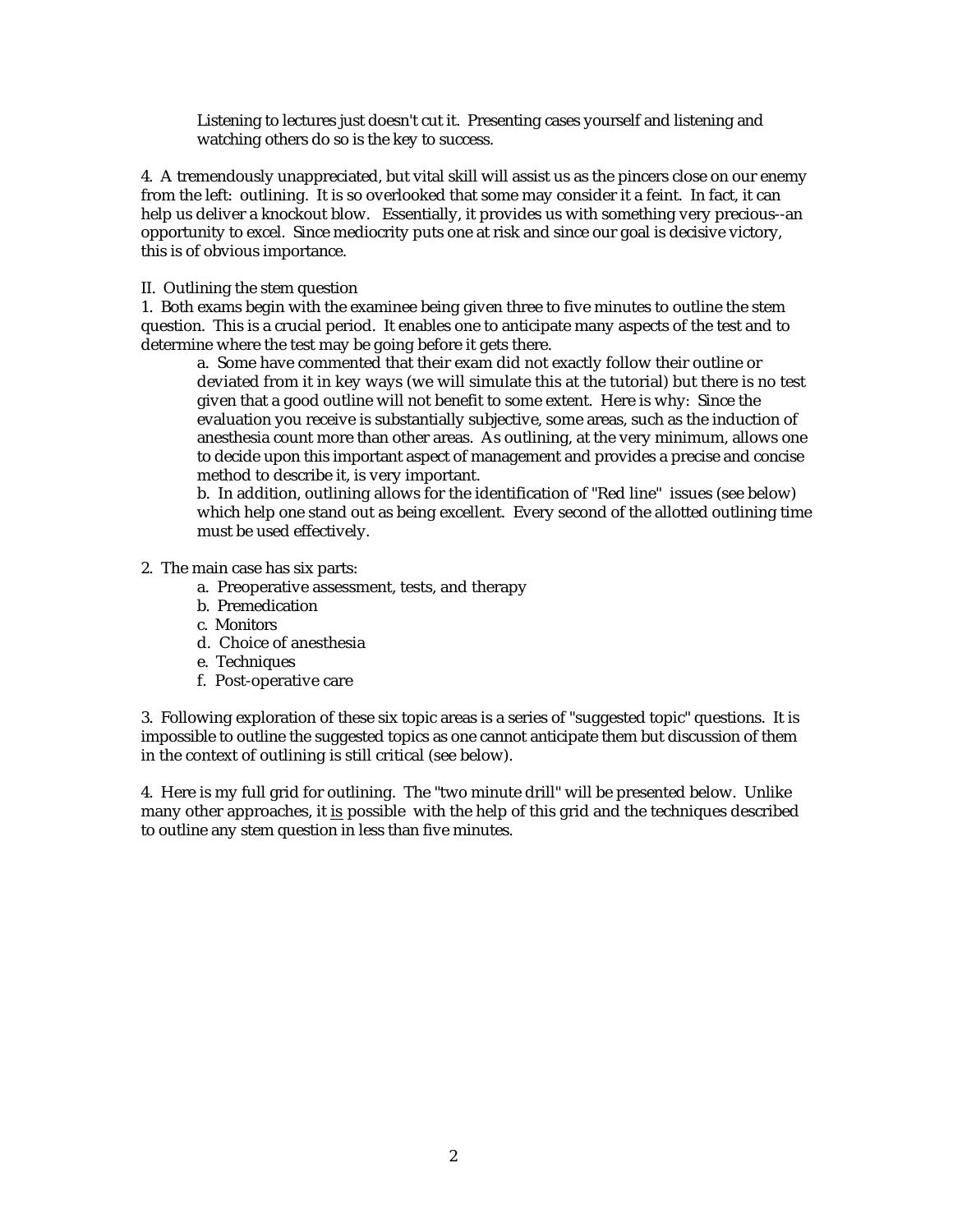# **Full Outlining "Ranger" Drill**

Is this an emergency?

Why is the surgery being done?

# A. Preop assessment/Tests/Therapy



- B. Premedication
- C. Monitors
- D. Choice of Anesthesia: If regional, always plan GETA
- E. Techniques
	- a. Airway/Full stomach/Volume Status/Medical Probs
		- = A/FS/VS/MP
	- b. Induction: The "Money Shot"

| <b>Three Parts</b>        | How                                     | Drugs                                                      |
|---------------------------|-----------------------------------------|------------------------------------------------------------|
| Concerns<br>From<br>Above | $IV-IM$<br>Inhalation<br>Awake<br>Trach | 1) Proper order<br>2) Include relaxant<br>3) No drug doses |

F. Postop Plans

5. Effective outlining begins with a quick but careful reading of the stem question, including the vital signs. Visualize the patient in your hospital and your operating room. Following this, two quick questions are appropriate:

a. Is this an emergency? The timing of the surgery must be considered. You and the examiner must be together on this point, in other words sharing the same view of the elective, urgent, or emergent nature of the case. Obviously, this impacts the extent of preoperative workup.

b. Why is the surgery being done? In most cases it is clear why the patient is going to the operating room but, odd as it may seem, I have certainly seen several stem questions in which this is not clear. Formally asking this question is therefore necessary.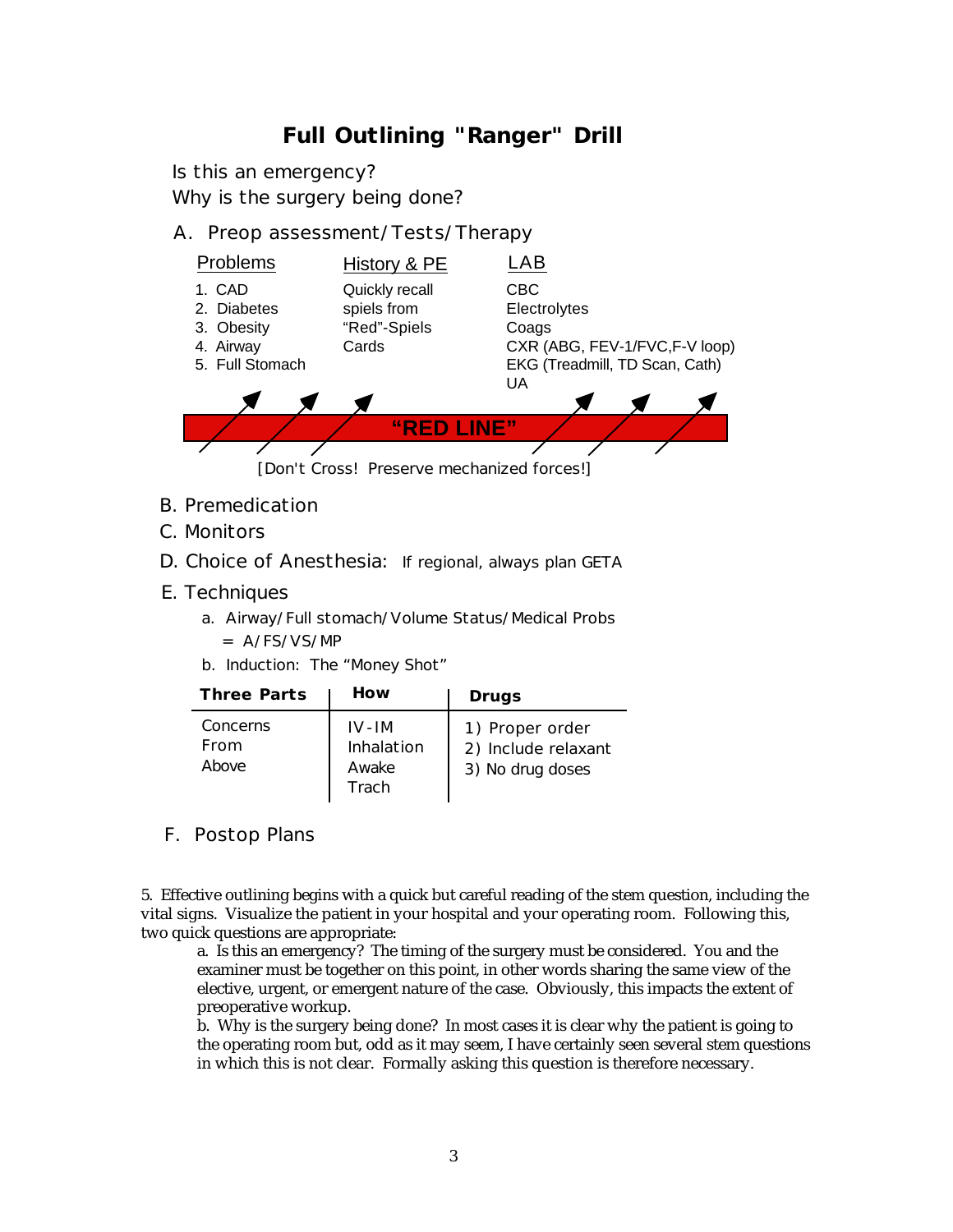#### 6. Preoperative assessment, tests, therapy

a. Quickly form a problem list. For example, obesity, diabetes, coronary artery disease, and asthma are frequent problems in the Oral Board exam room. b. Quickly dust-off your spiels from your cards and Big Red. We have memorized these lists over the course of a year and now we want to use them. Don't leave your best pitches in the bull pen. Use them. "The fastball that got you here, will get you out of here!" You should not take the time to write spiels, just mentally review them. c. Quickly consider the laboratory data you really need to do the case. C-E-C-C-E-U This is not a fancy mnemonic but does enable one to critically plan essential laboratory data.

1) CBC: Be specific. If all you require is an H/H, state it.

2) Electrolytes: Again, be specific. If all you require is a potassium, state it.

3) Coagulation: Be careful. Make sure coag studies are clearly indicated. 4) CXR (ABGs, Spirometry, Flow-volume loops): The term pulmonary function tests is a non-specific one. Carefully consider these pulmonary function tests, with costs and benefits clearly in mind. Again, is the test really necessary? Several anesthesiologists each cycle order flow volume loops in situations in which they never have or never would in their own clinical practice. This, obviously, is a mistake.

5) EKG (Treadmill, Thallium, Angiography): The ordering of an EKG in the Oral Boards (given age and associated medical problems) is rarely controversial or contentious but other cardiac tests clearly can be. If they are necessary, get a cardiologist involved. Anesthesiologists rarely, if ever, order these tests themselves. Make sure this is clear: "In conjunction with a cardiologist, I believe a thallium dypyridamole scan is in order." 6) UA: A UA is rarely necessary. Do not order it or any other test by rote.

7. What is the "Red line"? The "Red line" is crucial. Recognition and respect for it is fundamental to preserving your mechanized forces for the attack ahead. (One could argue that the induction of anesthesia is in fact the most important single aspect of the exam in that it allows one to avoid "killing errors" and demonstrate excellence. In fact, both are critical.)

a. Observance of the "Red line" is probably not a requirement for passing. If one happens to get examiners who are trying to pass you, very few things matter. You will pass. But when faced with a skilled examiner, "Red line" issues and your handling of them can make the difference.

b. In the stem question there are often several issues that are identified or implied that are threatening to the patient--just as in actual practice where one often discovers aspects of the workup that are incomplete or inadequate and must be corrected. Obvious examples, among many, are ongoing unstable myocardial ischemia or congestive heart failure, since both are clearly associated with a poor prognosis postoperatively.

c. The first part of the exam, that involving the preoperative period, should be recognized for what it is-- a period during which the anesthesiologist is a consultant to the surgeon. Following this, the anesthesiologist becomes a primary provider of care and is no longer simply consulting the surgeon. Medico-legal and ethical concerns differ when this "Red line" is crossed.

d. "Red line" issues are issues discussed or implied in the stem question that must be addressed before one moves the patient across the "Red line" into the operating room. When the "Red line" is crossed, we are no longer merely consultants but have final authority and responsibility for patient care within our arena. The surgeon no longer dictates or makes final decisions regarding anesthetic concerns. We now act independently and as a primary physician for the patient. (The surgeon can obviously still offer suggestions, and vice-versa, but he can no longer dictate terms.) e. Most Board candidates are knowledgeable about various problems such as coronary artery disease or congestive heart failure and know the appropriate sequence of proper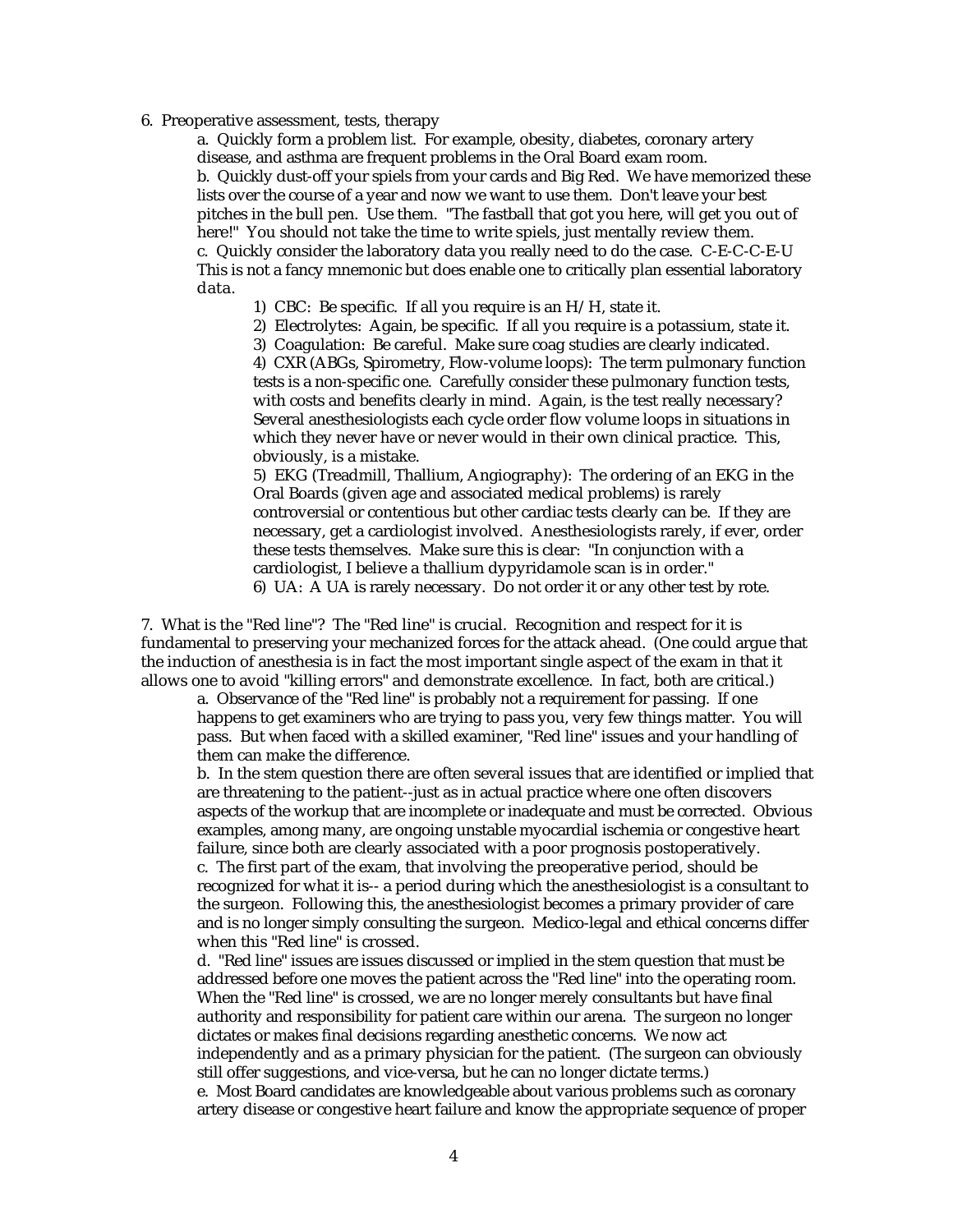workup but they often fail to recognize that this discussion with an examiner is not an idle one and ultimately involves the patient at hand. So often an examinee will order an expensive test, such as a thallium-dipyridamole scan and actually get the result of reperfusion of thallium on same, and will then do nothing to pursue the problem further, for example with other tests or requesting the intervention of a cardiologist before surgery proceeds. This only rarely occurs in the actual operating room but occurs frequently in the examination room. This disparity makes "Red line" problems threatening. That is, unlike the actual situation in the real world, examinees blithely cross the "Red line" into the operating room without proper and safe follow-up of crucial problems and in so doing enter the "killing fields" of the exam. Heavy artillery is ready to mercilessly pound away until your well equipped and great armies are destroyed.

f. I first became aware of "Red line" issues when I was practicing for the exam. It became clear to me after being examined by many board examiners that they were unconsciously looking not so much for knowledge but for safety in patient management. Indeed, after further study of the process, one learns that this is their most important single charge. It is, in fact, the most important intangible they use to justify this entire Oral exam process--testing for safety issues which are difficult to evaluate with K type questions. (Incidentally, and this was not apparent to me at the time but is resoundingly clear after more than five years, they are also testing presentation. They will not admit to this and the reason, I believe, is that they themselves don't fully appreciate it. Remember, they don't do this as much as I do. I can assure you that there are most definitely styles of presentation which put one at more risk than other styles.) g. I'll never forget speaking with an anesthesiologist from Texas who had been very frustrated by this system and had been unfortunately impacted by it in many personal ways involving his self-esteem, job, marriage, and family. He said, "Niels, my stem question involved a burned patient who had many significant problems. I simply answered their questions and soon we were in the operating room doing the case--elbow deep in several complications involving fluid status, respiratory status, etc. It was a mess! Suddenly, the senior examier, who had never even looked at me up until then, took off his bifocals and dropped them on his clipboard. He looked at me and said, "Doctor, why are we even in the operating room at this time?" Niels, I was just answering their questions. I didn't feel I had brought the patient into the operating room. They had! I knew then though that it would be another long year and, sure enough, it was."

h. I hope you are conviced of the importance of "Red line" issues--issues which need to be addressed before proceeding into the operating room. It would be a mistake, however, for you to adopt a strategy in the exam room which engendered unnecessary, expensive, and seemingly endless delay in getting patients induced. This is very annoying. Delay is only justified if the situation truly warrants it. Don't obfuscate. i. There are two strategies to handle "Red line" issues. The first is to deal aggressively with them when they first arise--attempting to take the initiative away from the examiner and actually drive the exam yourself. For example, when the examiner attempts to move away from an unresolved "Red line" issue interject yourself, politely but decisively state your concerns and make clear that the workup would be conducted fully and any further consideration about intraoperative care would depend upon it. The second is to wait until the case begins to move past the preoperative workup and into the arena where you are no longer a consultant to the surgeon but a provider of care. At this point, you want to iterate your concerns about identified "Red line" problems and take the initiative in the same way described above. The problem with this stragegy is that the point at which exam does move through the "Red line" and into the operating room can be subtle and unannounced. When the "Red line is crossed and safety has been compromised, survival is in jeopardy and any thoughts about glorious victory, no hostages, and mechanized forces smashing through enemy lines must be put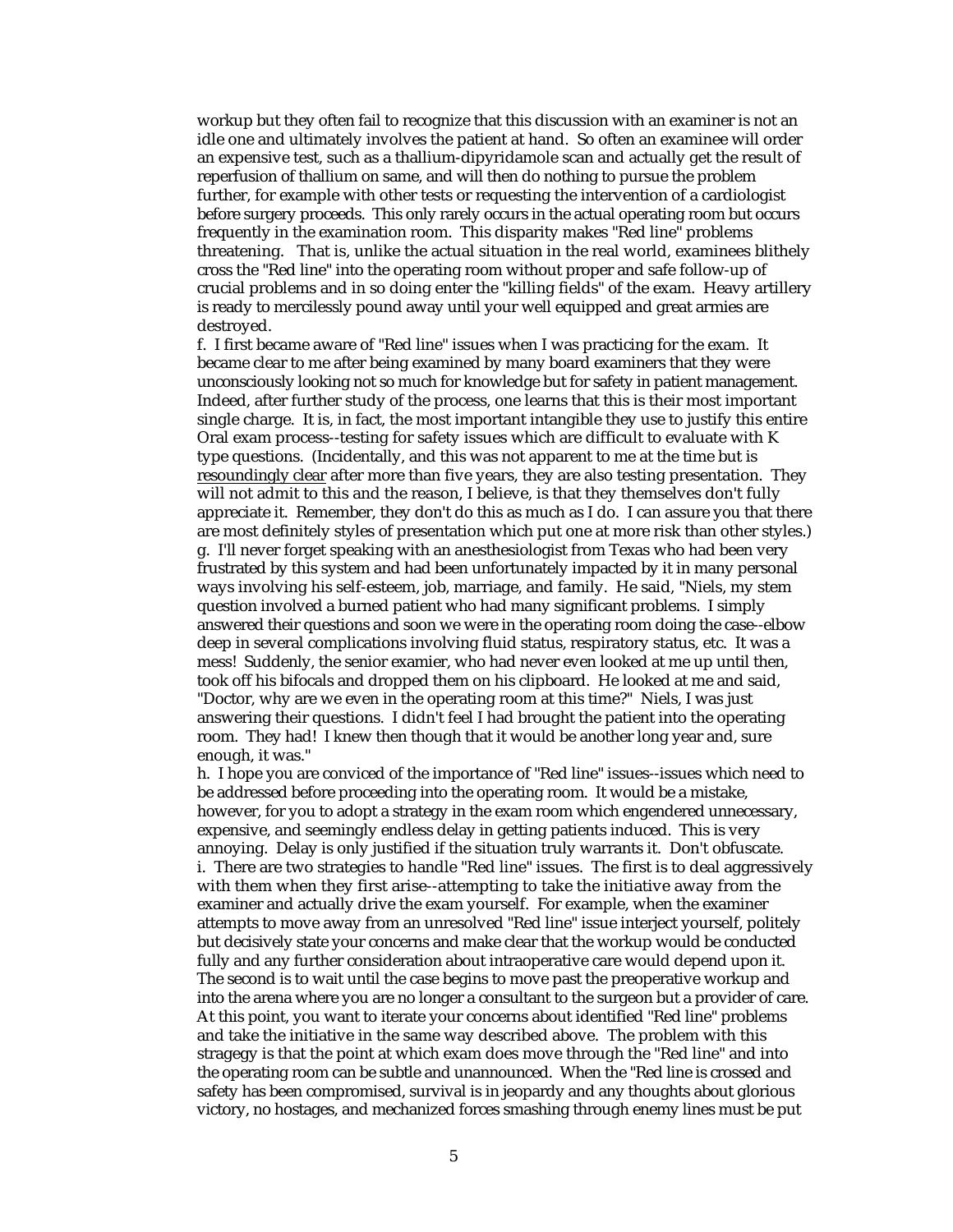on hold. One must hang on and hope that somehow Devine forces will intervene. Don't cross the "Red line" and then you won't have to worry about benevolence—Devine or otherwise.

1) Emergency cases are obviously governed by different considerations, namely the case must go forward. This does not mean that you must go helter-skelter in the operating room but concerns naturally must center upon how best to optimize a suboptimal situation. Again, do not adopt a strategy of delay, delay, delay. This is terribly frustrating to a skilled examiner.

j. The most important tools to handle "Red line" issues are careful and correct thinking and the word assuming:

"Sir, again, as I have noted, the patient has apparent myocardial ischemia and is not a candidate for surgery at this time. I will not place monitors for the spinal anesthetic because I would never take the patient into the operating room with redistribution on his thallium-dipyridamole study. A cardiologist needs to be consulted and a catheterization probably done. Based upon those results and the recommendations of the cardiologist, I will proceed in the manner best for the patient. Assuming then that these concerns have been met and that the patient has been optimized for this surgery and does not need either further therapy or CABG itself, I will proceed with spinal anesthesia."

When I hear this kind of clear and incisive thought and verbal organization, I rejoice. It is so rare! I hope you realize it is also powerful. In this subjective situation where different answers absolutely count differently and questions certainly have different weight, the power of a response such as this can certainly change the tenor of the entire exam (especially with the added weight of proper eye contact, hand movement, and voice pacing and modulation). A skilled examiner is constantly evaluating you, always probing for a weak spot. When they see demonstration of true excellence whether it be in the area of "Red line" issues or the induction of anesthesia--they simply mentally back-off somewhat, begin to give you the benefit of doubt, and think about how to attack the next candidate.

#### 8. Premedication

a. There are only a few ways to get bollixed-up in the area of premedication. Always assure them you will go to the beside, examine the patient, and perform a careful preoperative visit. Don't commit to drugs or drug doses lightly. Assure them that your preoperative visit is a powerful anxiolytic and may be adequate. If it is not a small amount of a benzodiazepine may be useful.

- b. Don't forget antisialogues if you are planning an awake intubation.
- c. Don't forget antibiotic prophylaxis in the setting of valvular heart disease.

### 9. Monitors

a. Memorize the ASA standard monitors from the Monitors chapter and be prepared to recite them. (Don't insist upon such recitation in the exam room.) How would you like to hear this list dozens of times in the course of a few days?

b. A winning approach: "I will monitor the patient with ASA standard monitors as well as invasive monitors--X-Y-Z."

#### 10. Choice of Anesthesia

a. Decide upon how you would do the case, in your hospital and your operating room if called upon to do so at this very time. In addition, decide upon whether and which alternatives you would agree to, for example if the patient refused your approach. b. Most cases can be done in different ways and the best way to defend a choice is often upon practical criteria. For example, anesthesia for total hip arthroplasty can obviously be done with either regional or general techniques. Therefore, one could argue for a regional on the basis of the following: "I recommend a regional anesthetic.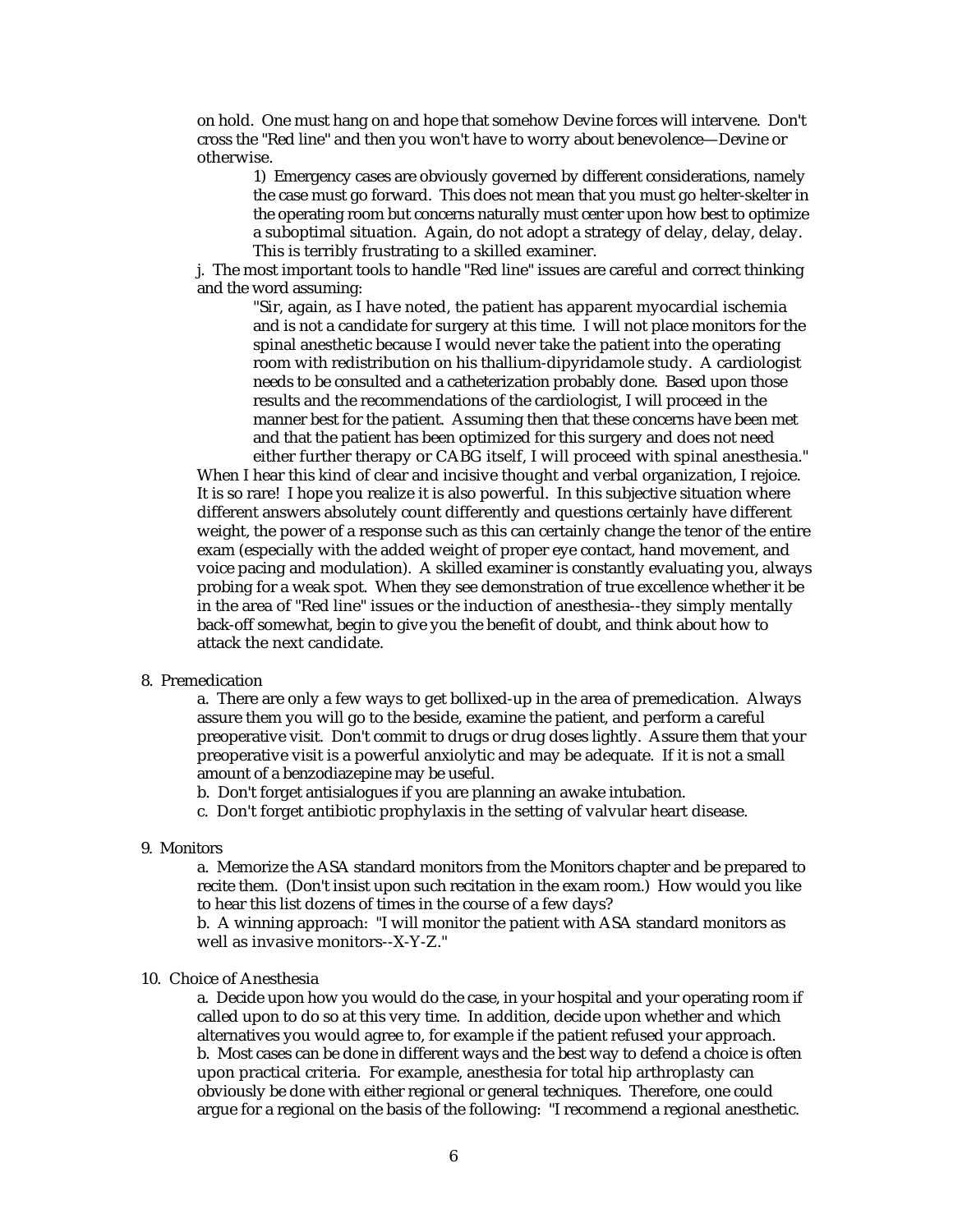Total blood loss may be less, my surgeon operates quickly, and patients can eat sooner, are often less nauseated, and are generally very satisfied." The defense for a general anesthetic is equally sound: "I recommend a general anesthetic. My surgeon is slower than many, patients are in an uncomfortable position and manipulation of the prosthesis can be significant and sometimes frightening. All of these can lead to excessive sedation, which is obviously undesirable, especially in a lateral position."

#### 11. Techniques

a. All effective outling ultimately leads to the conduct or induction of anesthesia. Since the Oral examination is largely subjective, verbal polish in describing these is desirable. The formulation and articulation of an anesthetic plan is another important opportunity to demonstrate excellence.

b. This aspect of the exam does have added importance.

c. I have listened to hours of tape and hours of exams and believe the techniques outlined below offer the best way to verbally describe an induction of anesthesia. I believe it offers the clearest and cleanest way to excel in this crucial aspect of the exam.

d. Four questions greatly faciliate and prompt our thinking when it comes to the induction of anesthesia: Airway?/Full stomach?/Volume status?/Medical problems? These questions, if asked carefully and in a discriminating way, enable one to quickly frame specific anesthetic concerns and avoid "killing errors".

e. With the above four questions addressed, we arrive at the induction of anesthesia. It must not only be correct but must be verbally polished. Verbal description of the induction of anesthesia has three parts: Concerns implied in the stem question, how it will be done, and the drugs by which it will be done in the order give and without revealing drug doses. The beauty of this approach is apparent where it counts--in the listening.

1) What are your concerns? So often when anesthesiologists are asked how they will induce anesthesia they begin with statements such as, "After placment of monitors...I will induce with Pentothal." This not only obsfucates the question but also fails the test of excellence. Remember, they asked how you will induce anesthesia not for how you will monitor, check for complete social, sexual, or psychological problems in the history, or anything else. One might argue that they did not ask for concerns either and this is true but it so important that we will quickly get them in. State your concerns quickly, in words not sentences or long diatribes. A quick statement of concerns, however, is necessary because they are often conflicting. It is important to let the examiner know that we are aware of conflicting concerns as we choose techniques and administer drugs.

2) How will you do it? One cannot forget and should formally address the options for anesthetic induction: Intravenous, intramuscular, inhalation, awake, tracheostomy. Once again, visualize the patient as if the patient was presenting in your operating room and in your hospital. How would you do the case? This is how you want to present it.

a) One of the most threatening questions in the Oral examination room begins with the following: "Could you. . .". "Could you use rectal thiopental?" "Could you do this case with an intraosseous catheter?" "Could you do this case without a pulse oximeter?" When these types of questions are asked, quickly put on your Board translation headphones and ask yourself this simple question: "Would I actually do this case, at this time, in this way? Do I really want to defend this approach?" Often the answer is negative, so simply state: "I would not do this case, at this time, in that way. I am concerned about the fact that I have never done an interosseous. This would not be an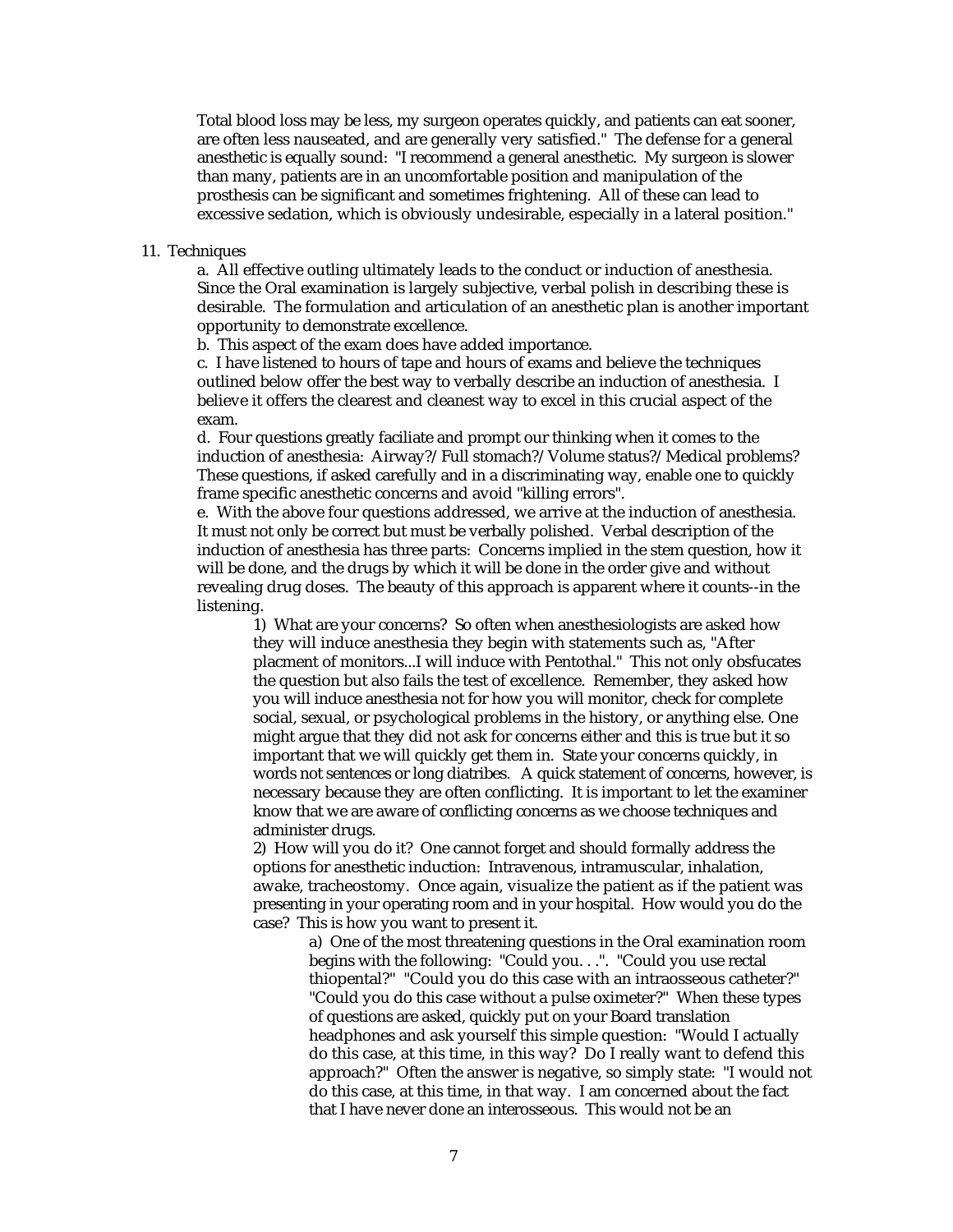appropriate patient to start with." "Could you. . ." questions are so dangerous because they take you out of your own operating room into less familiar territory, territory ripe for assassination.

3) What are the drugs you will use to do it, in the order given, and without stating drug doses?

7. The two minute drill

a. Outlining techniques are truly exposed as being excellent or poor when it comes to their ability to get you in a position to take the "money shot" of the exam, the induction of anesthesia.

b. I recommend the two minute drill because it allows one to get to the "money shot," the induction of anesthesia, before we are fired at. It is critical to get to the induction of anesthesia then backtrack as time permits. If one proceeds in this way, it guarantees that we will haved planned the most important issue of the exam when we face our adversaries.

c. Here is a grid for the two minute drill:

# Two Minute Outlining Drill

Read Question x 2

Emergency?

Why?

{ Patient Problem List -- Concerns

"Red Line" Issues

A/ FS/ VS/ MP + + + + Four Questions to Frame Induction:

- - - - Regional option

**GETA** 

| 1. Concerns 2. How |                                                    | 3. Drugs                                                      |
|--------------------|----------------------------------------------------|---------------------------------------------------------------|
| From<br>Above      | IV-IM<br>Inhalation<br>Awake<br><sup>I</sup> Trach | In order given, including relaxant<br>Avoid giving drug doses |

d. Tips:

- (1) Read the question twice and visualize the patient in your operating room.
- (2) Ask yourself, "Is this an emergency case and why is the surgery being done?"
- (3) Quickly list your concerns, examining the vital signs carefully.
- (4) Decide upon the presence of any "Red line" issues.
- (5) Ask yourself the four key questions A/FS/VS/MP.
	- (a) The first three are simply check or no check. Formally write your concerns in the area of medical problems.